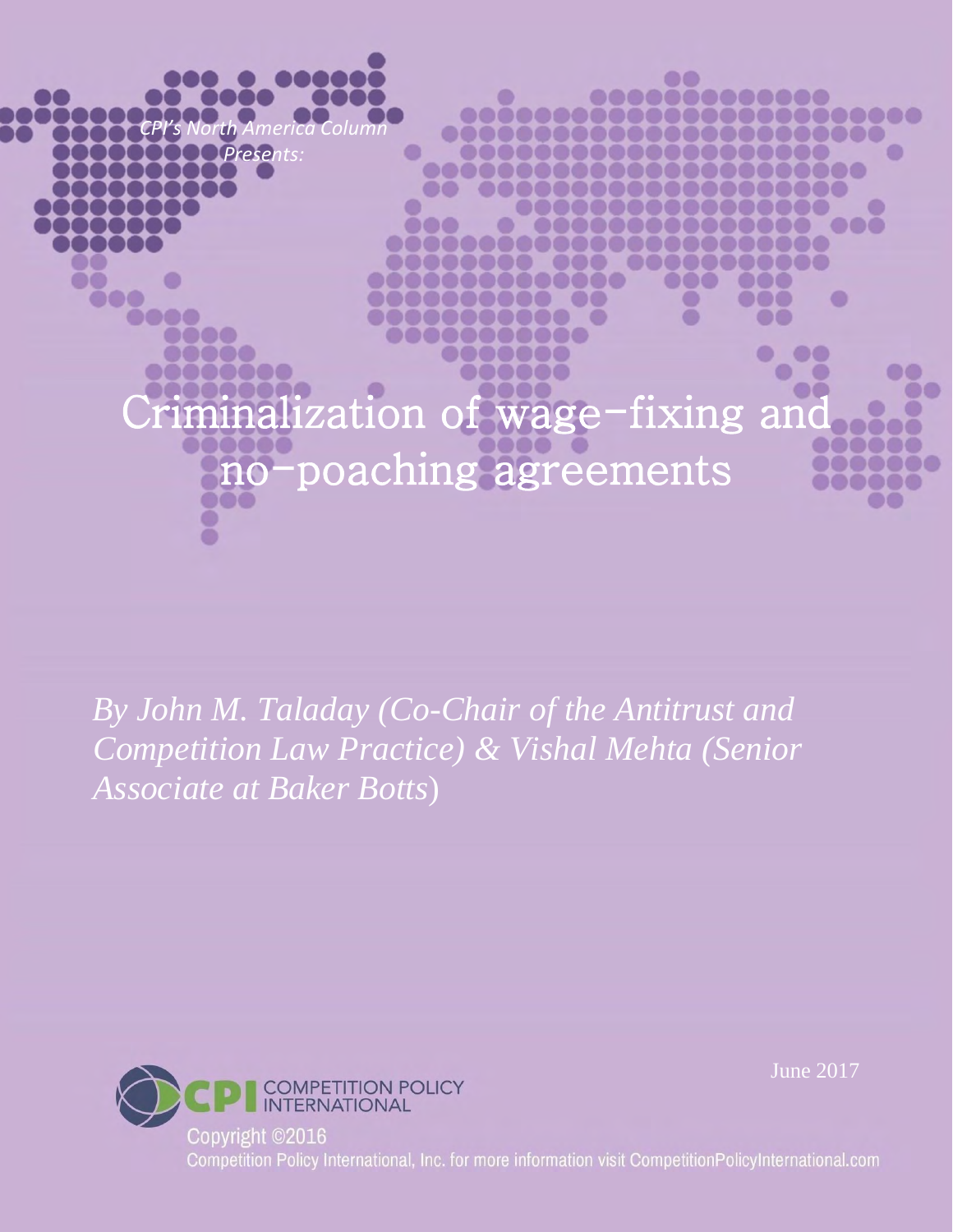<sup>1</sup>On October 20, 2016, the Federal Trade Commission (FTC) and the Antitrust Division of the Department of Justice (DOJ) jointly issued guidance for human resource professionals regarding the applicability of the antitrust laws to the hiring and compensation of employees.<sup>2</sup> The guidance discusses competitive dynamics in the employment marketplace; describes conduct most likely to violate the antitrust laws (focusing on wage-fixing agreements, no poaching agreements, and certain types of information sharing); highlights recent agency enforcement actions against employers; and outlines best practices to mitigate antirust risk. Most notably, the guidance announces a significant enforcement policy shift, stating that henceforth, the DOJ intends to *criminally* investigate and prosecute naked employee wage-fixing and no-poaching agreements.<sup>3</sup>

There is no question that agreements among employers to restrict hiring or fix terms of employment can frequently be anticompetitive, resulting in lower wages or benefits for employees and harm to consumers in the form of reduced output or less innovation. Indeed, such conduct has been successfully challenged in a number of private lawsuits as well as civil enforcement actions brought by the U.S. antitrust agencies.<sup>4</sup> Nonetheless, the agencies' impromptu classification of wagefixing and no-poaching agreements as hardcore criminal violations ignores well settled principles regarding the establishment of per se offenses, as well as the agency's own analytical framework applied in analogous situations involving joint purchasing of inputs. Moreover, in departing from these underpinnings, the agencies have appropriated antitrust policy- and decision-making authority typically vested in Congress and the Supreme Court.

#### I. DOJ AND FTC ANTITRUST GUIDANCE FOR HUMAN RESOURCE PROFESSIONALS

The FTC and DOJ published their *Antitrust Guidance for Human Resource Professionals* in response to an Executive Order issued in April 2016 to "protect American consumers and workers and encourage competition in the U.S. economy."<sup>5</sup> The Order directs federal agencies to identify specific actions that can be taken to address antitrust violations and promote competition through regulation and rulemaking, and to submit recommendations to the President.<sup>6</sup> The Order is clearly focused on the impact of competition on employees, as reflected in its title, preamble, and several provisions discussing "reduced opportunities for workers" stemming from anticompetitive conduct, the extent to which "competitive markets . . . create[] opportunities for American workers," and the need for "workers to have access to the information needed to make informed choices . . . ."<sup>7</sup> Against this backdrop, the DOJ and FTC guidance declares that "[n]aked wage-fixing or no poaching

<sup>1</sup> John Taladay is Co-Chair of the Antitrust and Competition Law Practice and Vishal Mehta is a Senior Associate at Baker Botts LLP.

<sup>&</sup>lt;sup>2</sup> U.S. DEP'T OF JUSTICE & FED. TRADE COMM'N, ANTITRUST GUIDANCE FOR HUMAN RESOURCE PROFESSIONALS (Oct. 2016), *available at* www.justice.gov/atr/file/903511/download, [hereinafter ANTITRUST GUIDANCE FOR HR PROFESSIONALS].

<sup>3</sup> *Id.* at 4.

<sup>4</sup> *See, e.g., In re* High-Tech Employee Antitrust Litig., 856 F. Supp. 2d 1103 (N.D. Cal. 2012); Amended Complaint, United States v. Ebay, Inc., No. 12-CV05869 EJD (N.D. Cal. 2013), *available at* www.justice.gov/atr/case-document/file/494671/download; Complaint, U.S. v. Lucasfilm Ltd., No. 1:10-cv-02220 (D.D.C. 2010), *available at* www.justice.gov/atr/case-document/file/501671/download; Complaint, United States v. Adobe Systems, et al., No. 1:10-cv-01629 (D.D.C. 2010), *available at www.justice.gov/atr/case*document/file/483451/download; Complaint, United States v. Arizona Hosp. & Healthcare Ass'n & AzHHA Service Corp., No. CV07-1030-PHX (D. Ariz. 2007), *available at* www.justice.gov/atr/casedocument/file/487196/download.

<sup>5</sup> Exec. Order No. 13725, 81 Fed. Reg. 23417 (Apr. 15, 2016).

<sup>6</sup> *Id.*

<sup>7</sup> *Id.* at 2.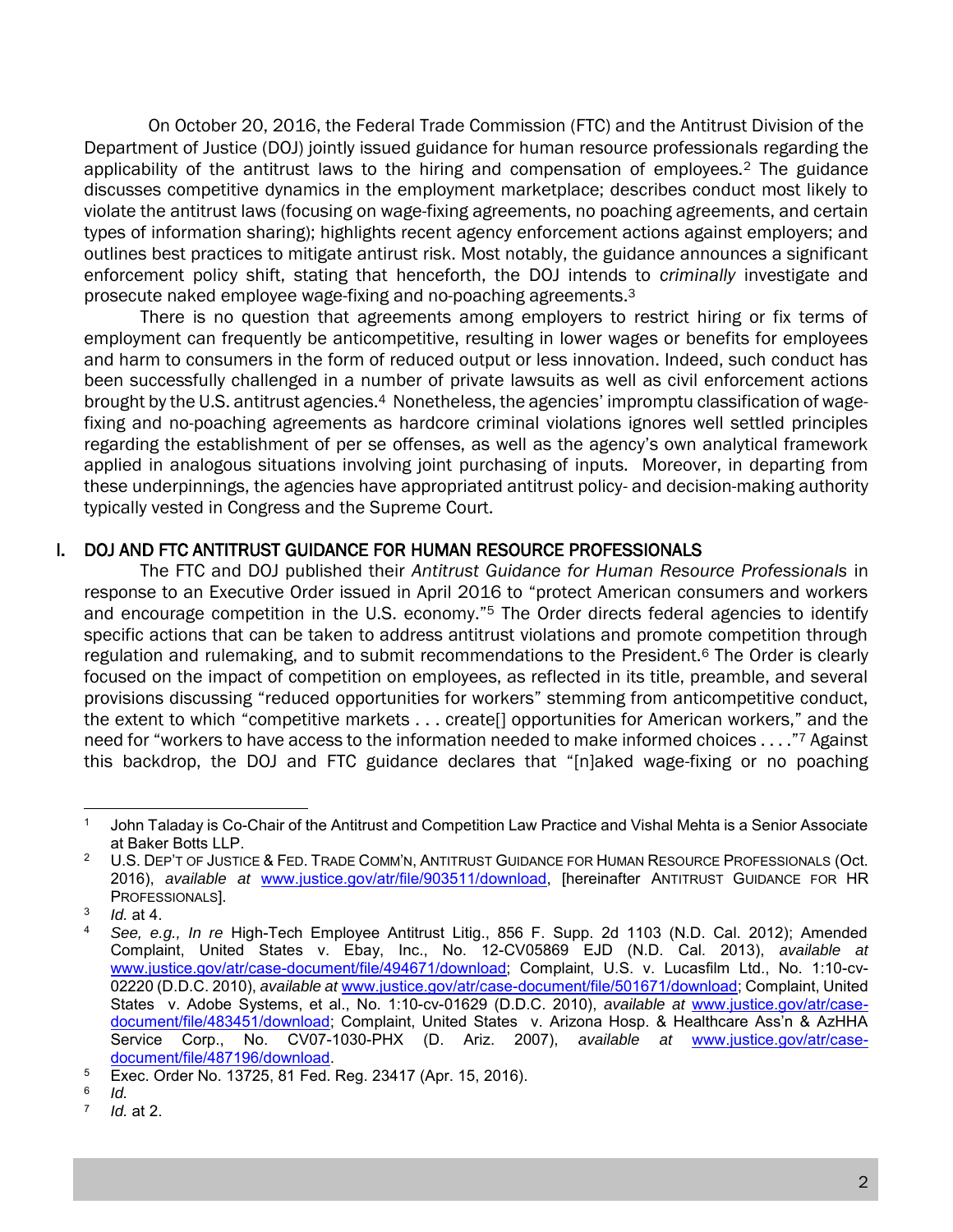agreements among employers . . . are per se illegal under the antitrust laws[,]" and that "[g]oing forward, the DOJ intends to proceed criminally against such agreements.<sup>8</sup>

# II. CRIMINALIZATION OF WAGE-FIXING AND NO-POACHING AGREEMENTS CONFLICTS WITH LEGAL PRECEDENT, ANTITRUST PRINCIPLES, AND SEPARATION OF POWERS

## *A. Reclassification of Wage-Fixing and No-Poaching Agreements as Per Se Offenses Lacks a Sufficient Jurisprudential Basis*

The agencies' principal rationale for recasting wage-fixing and no-poaching agreements as per se illegal criminal offenses is that such agreements are "irredeemable" and bereft of any competitive virtue.<sup>9</sup> This classification, however, is conclusory and lacks the jurisprudential foundation required to establish a new per se, let alone criminal, offense. Because the per se rule forecloses inquiry into the justifications or competitive effects of a restraint, the Supreme Court has strictly limited its application to conduct that is manifestly anticompetitive,,"<sup>10</sup> "would always or almost always tend to restrict competition<sup>"11</sup> and "lack[s] . . . any redeeming virtue."<sup>12</sup> Furthermore, the Court has held that "[i]t is only after considerable experience with certain business relationships that *courts* classify them as per se violations of the Sherman Act."<sup>13</sup> Importantly, these decisions make clear that courts rather than agencies – have the authority to classify offenses, provided a sufficient experiential basis exists.

Unlike well-trodden offenses such as price fixing, bid rigging, and market allocation, wagefixing and no-poaching agreements have not undergone sufficient maturation in the courts to warrant outright classification as per se offenses. The continuing uncertainty in this area is illustrated by *In re High-Tech Employee Antitrust Litigation*, <sup>14</sup> a recent decision addressing antitrust claims involving no-poaching agreements. In that case, employees sued technology companies alleging that they conspired to eliminate competition between them for skilled labor by entering into agreements preventing recruiters from cold-calling employees of other companies, diminishing the plaintiffs'

 $\overline{a}$ <sup>8</sup> ANTITRUST GUIDANCE FOR HR PROFESSIONALS, *supra* note 2, at 4.

<sup>&</sup>lt;sup>9</sup> See id. (adding that "[t]he DOJ may, in the exercise of its prosecutorial discretion, bring criminal, felony charges against the culpable participants in the agreement, including both individuals and companies.").

<sup>10</sup> *See, e.g.,* Bus. Elecs. Corp. v. Sharp Elecs. Corp., 485 U.S. 717, 723 (1988) ("[P]er se rules are appropriate only for 'conduct that is manifestly anticompetitive.'"); Broad. Music, Inc. v. CBS, 441 U.S. 1, 8 (1979) (noting that "certain agreements or practices are so plainly anticompetitive . . . that they are conclusively presumed illegal without further examination . . . .") (internal quotations omitted).

<sup>11</sup> Broad. Music, 441 U.S. at 19-20.

<sup>&</sup>lt;sup>12</sup> N. Pac. Ry. Co. v. United States, 356 U.S. 1, 5 (1958) ("[T]here are certain agreements or practices which because of their pernicious effect on competition and lack of any redeeming virtue are conclusively presumed to be unreasonable and therefore illegal without elaborate inquiry as to the precise harm they have caused or the business excuse for their use.").

<sup>13</sup> United States v. Topco Assocs*.*, 405 U.S. 596, 607-08 (1972) (emphasis added); *see also, e.g.,* Ariz. v. Maricopa Cnty. Med. Soc'y, 457 U.S. 332, 350 n.19 (1982) (discussing the "established position that a new per se rule is not justified until the judiciary obtains considerable rule-of-reason experience with the particular type of restraint challenged."); FTC v. Superior Court Trial Lawyers Ass'n, 493 U.S. 411, 432-33 (1990) (noting that the per se rule "reflect[s] a longstanding judgment that the prohibited practices by their nature have a substantial potential for impact on competition.") (quotations omitted).

<sup>856</sup> F. Supp. 2d (N.D. Cal. 2012).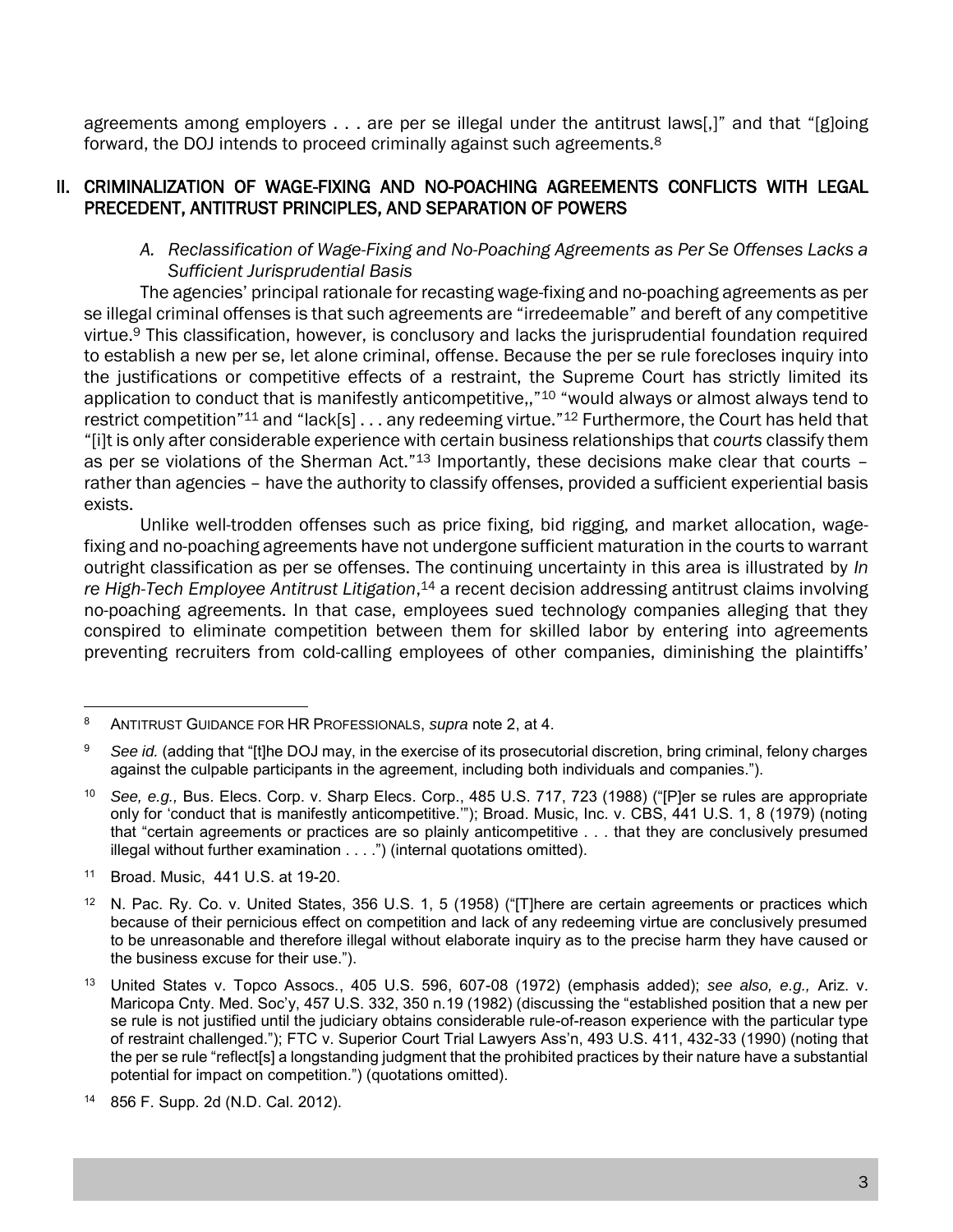compensation and employment prospects.<sup>15</sup> Although the court denied the defendants' motions to dismiss, holding that the plaintiffs successfully pled a per se violation under Section 1 of the Sherman Act, it explicitly left open the question of whether the per se rule or the rule of reason applies.<sup>16</sup>

While the boundaries of the per se rule have historically been defined by the courts, the DOJ itself has frequently analyzed wage-fixing and no-poaching agreements under the rule of reason, further undercutting the rationale for suddenly repositioning such agreements as per se illegal criminal offenses. For example, in 2013, the DOJ sued eBay alleging that it had entered into a nosolicitation and no-hiring agreement with Intuit, which restricted competition between the companies for employees and harmed employees by reducing their salaries, benefits, and employment opportunities.<sup>17</sup> The DOJ claimed that agreement was per se unlawful under Section 1 of the Sherman Act. However, it also claimed in the alternative that the agreement was an "unreasonable restraint of trade ... under an abbreviated or 'quick look' rule of reason analysis," explaining that "[t]he principal tendency of the agreement . . . is to restrain competition, as the nature of the restraint is obvious and the agreement has no legitimate procompetitive justification."<sup>18</sup>

Similarly, in 2007, the DOJ sued Arizona Hospital and Healthcare Association (AzHHA), a trade association that operated a group purchasing organization (AzHHA Registry), which contracted with staffing agencies to provide temporary nurses for AzHHA member hospitals. The DOJ alleged that AZHHA, with the agreement of member hospitals, used the AzHHA Registry to implement a uniform rate schedule that established the rates agencies could charge hospitals for temporary nurses. The DOJ claimed that the arrangement reduced competition among hospitals for temporary nursing services, causing caused bill rates paid to agencies (and, in turn, wages paid to temporary nurses) to fall below competitive levels. Notably, in claiming that AzHHA's conduct violated Section 1 of the Sherman Act, the DOJ made no mention per se illegality. Rather, the DOJ's complaint undertakes a full effects analysis under the rule of reason, defining a relevant market, assessing AzHHA's market power, detailing competitive effects, and considering (while ultimately dismissing) potential efficiencies and economies of scale.<sup>19</sup>

In contrast, in its complaint against Adobe and other technology companies, which was filed in conjunction with a Stipulation and Final Judgment accepted by the defendants and that preceded the private action in *In re High Tech* described above, the DOJ claimed that the defendants' alleged no-poaching agreements were per se illegal.<sup>20</sup> The DOJ asserted a basis for per se treatment by citing to only one prior consent decree and an inapposite Circuit Court case involving customer allocation.<sup>21</sup> The DOJ's various approaches in the *Adobe*, *AzHHA*, and *eBay* matters make clear that its historical treatment of wage-fixing and no-poaching agreements has been too haphazard to justify the per se criminal categorization announced in the new guidelines.

 $\overline{a}$ 

<sup>15</sup> *Id.* at 1110-11.

<sup>16</sup> *Id.* at 1122 (noting that "the Court need not engage in a market analysis until the Court decides whether to apply a per se or rule of reason analysis.").

<sup>17</sup> Amended Complaint, United States v. eBay, Inc., No. 12-CV05869 EJD, (N.D. Cal. 2013), *available at* www.justice.gov/atr/case-document/file/494671/download.

<sup>18</sup> *Id.* at 9-10.

<sup>19</sup> Complaint, United States v. Arizona Hosp. & Healthcare Ass'n & AzHHA Service Corp., No. CV07-1030-PHX at 2 (D. Ariz. 2007), *available at* www.justice.gov/atr/case-document/file/487196/download (finding that "[e]fficiencies do not explain or justify the Registry's conduct," and that the restraint at issue "has not been reasonably necessary to achieve any benefits, such as greater quality assurance.").

<sup>20</sup> Complaint, U.S. v. Adobe Systems, et. al., No. 1:10-cv-01629 (D.D.C. 2010).

<sup>21</sup> Competitive Impact Statement, U.S. v. Adobe Systems, et. al., No. 1:10-cv-01629 at 7 (D.D.C. 2010) (citing Complaint, United States v. Ass'n of Family Practice Residency Doctors, No. 96-575-CV-W-2 at 6 (W.D.Mo. May 28, 1996) and U.S. v. Cooperative Theaters of Ohio, Inc., 845 F.2d 1367 (6th Cir. 1988)).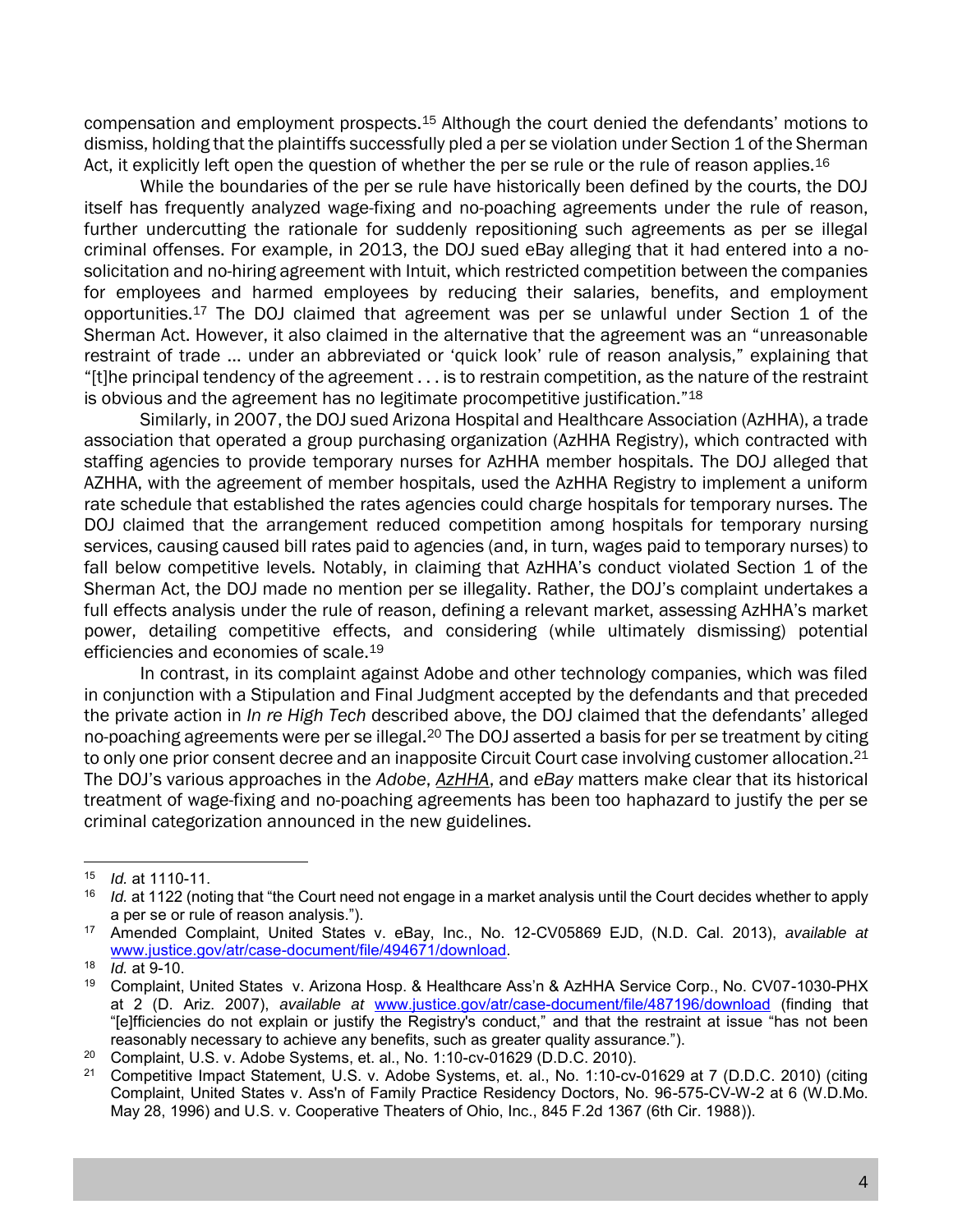## *B. Criminalization of Wage-Fixing and No-Poaching Agreements Disregards Fundamental Antitrust Principles*

In addition to departing from judicial standards governing per se treatment and prior agency practice, the agencies' reclassification of wage-fixing and no-poaching agreements disregards fundamental antitrust principles applied in analogous situations such as joint purchasing and foreign price fixing. The courts and antitrust agencies have long recognized that joint purchasing involving agreements among competitors to buy necessary inputs can yield efficiencies and be procompetitive. As the DOJ and FTC explain in their *Antitrust Guidelines for Collaborations Among Competitors*, joint purchasing agreements "may be procompetitive . . . enabl[ing] participants to centralize ordering, to combine warehousing or distribution functions more efficiently, or to achieve other efficiencies."<sup>22</sup> In the hiring context, employers are purchasers of a key input: labor. It follows that agreements among employers regarding the purchase of labor—including with respect to wages or benefits—*could* produce procompetitive effects ultimately benefitting consumers downstream. This *potential* arguably undermines the case for per se classification reserved exclusively for conduct where ill effects are *inevitable*.

The agencies attempt to bridge this important gap by stressing that the guidance applies only to "naked" wage-fixing and no-poaching agreements, and explaining in passing that "if [an] agreement is separate from or not reasonably necessary to a larger legitimate collaboration between the employers, [it] is deemed illegal without any inquiry into its competitive effects" and that "[l]egitimate joint ventures  $\dots$  are not considered per se illegal under the antitrust laws."<sup>23</sup> While these clarifications are useful, they do not go far enough and warrant further elucidation. Moreover, classifying wage-fixing and no-poaching agreements as hardcore offenses not subject to even quicklook analysis significantly decreases the likelihood that procompetitive benefits will be detected and taken into account, even where they might exist.

The analytical shortcomings of the DOJ's re-classification of wage fixing are even more evident when examined through the lens of foreign wage fixing. Under the Foreign Trade Antitrust Improvements Act ("FTAIA"), it is well settled that the Sherman Act does not apply to foreign conduct unless such conduct has a direct, substantial, and reasonably foreseeable effect on U.S. commerce.<sup>24</sup> This standard has frequently been applied to claims alleging foreign pricing fixing activity due to its effect on U.S. commerce.<sup>25</sup> Consider, however, the implications of a foreign wagefixing agreement that depresses the wages of foreign workers manufacturing goods ultimately sold in the U.S. Under the FTAIA framework, the only plausible domestic effect of the conduct would be a *reduction* in the price of the goods sold in the U.S. (at least to the extent that labor represented a

 $\overline{a}$ 

<sup>&</sup>lt;sup>22</sup> U.S. Dep't of Justice & Fed. Trade Comm'n, Antitrust Guidelines for Collaborations Among Competitors § 3.31(a) (Apr. 2000), *available at* www.ftc.gov/sites/default/files/documents/public\_events/joint-venturehearings-antitrust-guidelines-collaboration-among-competitors/ftcdojguidelines-2.pdf.

<sup>23</sup> ANTITRUST GUIDANCE FOR HR PROFESSIONALS, *supra* note 2, at 3.

<sup>24</sup> 15 U.S.C. § 6a; *see also, e.g.,* F. Hoffmann-La Roche Ltd. v. Empagran S.A., 542 U.S. 155, 162-63 (2004); U.S. DEP'T OF JUSTICE & FED. TRADE COMM'N, ANTITRUST GUIDELINES FOR INTERNATIONAL ENFORCEMENT AND COOPERATION § 3.2 (Jan. 13, 2017) (explaining that "[t]he FTAIA places 'conduct involving trade or commerce ... with foreign nations' beyond the reach [the antitrust] statutes, unless the conduct satisfies the FTAIA's effects exception."); *see generally* Richard W. Beckler & Matthew H. Kirtland, Extraterritorial Application of U.S. Antitrust Law: What is a "Direct, Substantial, and Reasonably Foreseeable Effect" Under the Foreign Trade Antitrust Improvements Act?, 38 TEX. INT'L L.J. 11 (2003).

<sup>25</sup> *See, e.g.,* F. Hoffmann-La Roche Ltd. v. Empagran S.A., 542 U.S. 155 (2004); Lotes Co. v. Hon Hai Precision Industries Co., 753 F.3d. 395, 398, 411-12 (2d Cir. 2014); United States v. Hsiung, 758 F.3d 1074 (9th Cir. 2014); Motorola Mobility LLC v. AU Optronics Corp, 746 F.3d 842 (2014).